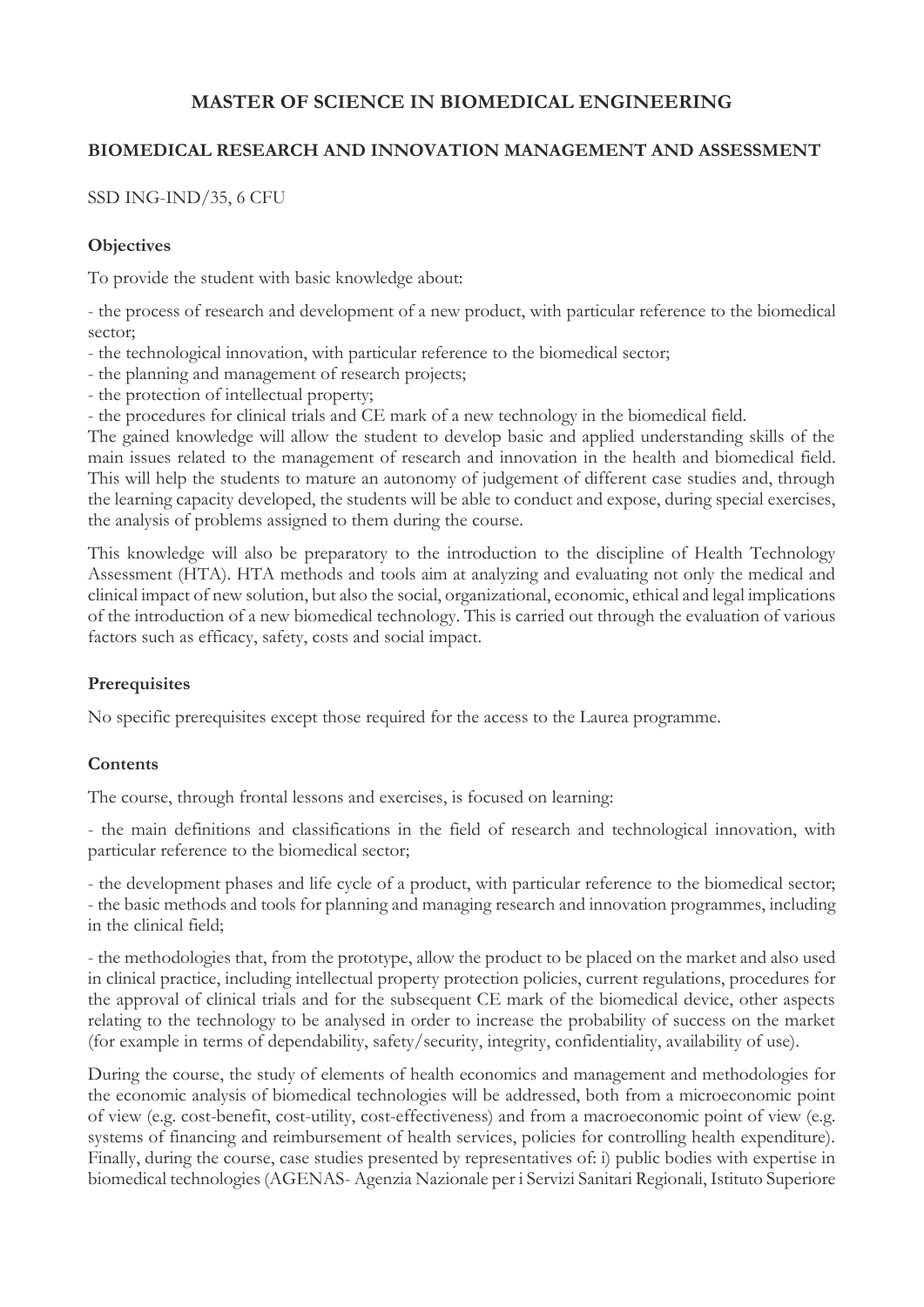di Sanità); ii) companies, including, for example, Siemens, Johnsons&Johnsons, MASMEC and others; iii) spin-offs UCBM and other start-up companies in the biomedical sector.

At the end of the course there will be the possibility of internships in the companies and it will be proposed experimental degree theses to be carried out in close collaboration with companies or at the Polyclinic of the University Campus Bio-Medico.

### **Teaching Methods**

Frontal classes (4.5 CFU = 36 hours) presenting the topics of the course. Exercises and seminars, presented by experts in the biomedical field  $(1.5$  CFU = 12 hours) during which students have the possibility to analyze case studies and carry out simple projects in order to apply the theoretical knowledge illustrated in frontal classes.

### **Verification of learning**

Knowledge acquired during the course will be assessed through a written test followed by an oral test which will be possible only in case of success of the written test (minimum score: 15/30). The oral test may also include the presentation of simple projects performed during course exercises or the discussion of a paper or a case study on the course topics selected by the student and preliminarily approved by the teacher.

The written exam lasts 45 minutes and will be characterized by one open question and 9 closed questions with multiple answers on the course program. The vote is defined considering: 3 points for each correct answer, 0 points for each missing answer or for each wrong answer. The written exam is passed if the achieved mark is greater than or equal to 15/30. The open question will be evaluated assigning a vote between 0 and 3 on the basis of the correctness, completeness and ability to synthetize. The oral exam will allow to modify the written exam vote of  $\pm$  5 points. The oral exams will consist of one question and of the discussion on the answers provided in the written exam. Moreover, the students can choose to analyze in-depth a course argument.

The laude is assigned to students who provide: i) correct and exhaustive answers to all the questions of the written and oral exams and ii) correct, synthetic and exhaustive answer to the open question of the written exam.

# **Texts**

Textbooks and other materials:

Slides, papers and other materials and handouts provided by the teacher and available on the UCBM e-Learning web platform.

Further reading:

-) Kotler P., Shalowitz J., Sevens R. J., Turchetti G., "Marketing per la Sanità, logiche e strumenti", Mc Graw Hill, 2010.

-) Turchetti G., "La Politica degli Acquisti di Beni e Servizi in Ambito Pubblico: le Tendenze in atto nel Settore Sanitario", Franco Angeli, Milano, 2005.

-) Turchetti G., "L'Health Technology Assessment. Riflessioni sulla dimensione e sulle implicazioni organizzative", in L. Mantovani (a cura di), "L'Health Technology Assessment. Principi, Concetti, Strumenti Operativi", Il Sole 24ore Libri, Milano, 2011.

-) Ricciardi W., La Torre G., "Health Technology Assessment: principi, dimensioni e strumenti", SEED srl, 2010.

-) Turchetti G., Labella B., "L'innovazione nelle tecnologie biomediche tra rischio, incertezza, precauzione e gestione", in Comandè, G. (a cura di) "Gli strumenti della precauzione: nuovi rischi, assicurazione e responsabilità", Giuffrè 2006.

-) Health Technology Assessment (AA.VV. I quaderni di monitor 4° supplemento al n. 23 – 2009 – ed. Agenas.

-) Turchetti G., I. Palla, F. Pierotti, A. Cuschieri, "Economic evaluation of da Vinci-assisted robotic surgery: a systematic review", Surgical Endoscopy, Vol. 26, pp. 598-606, 2012.